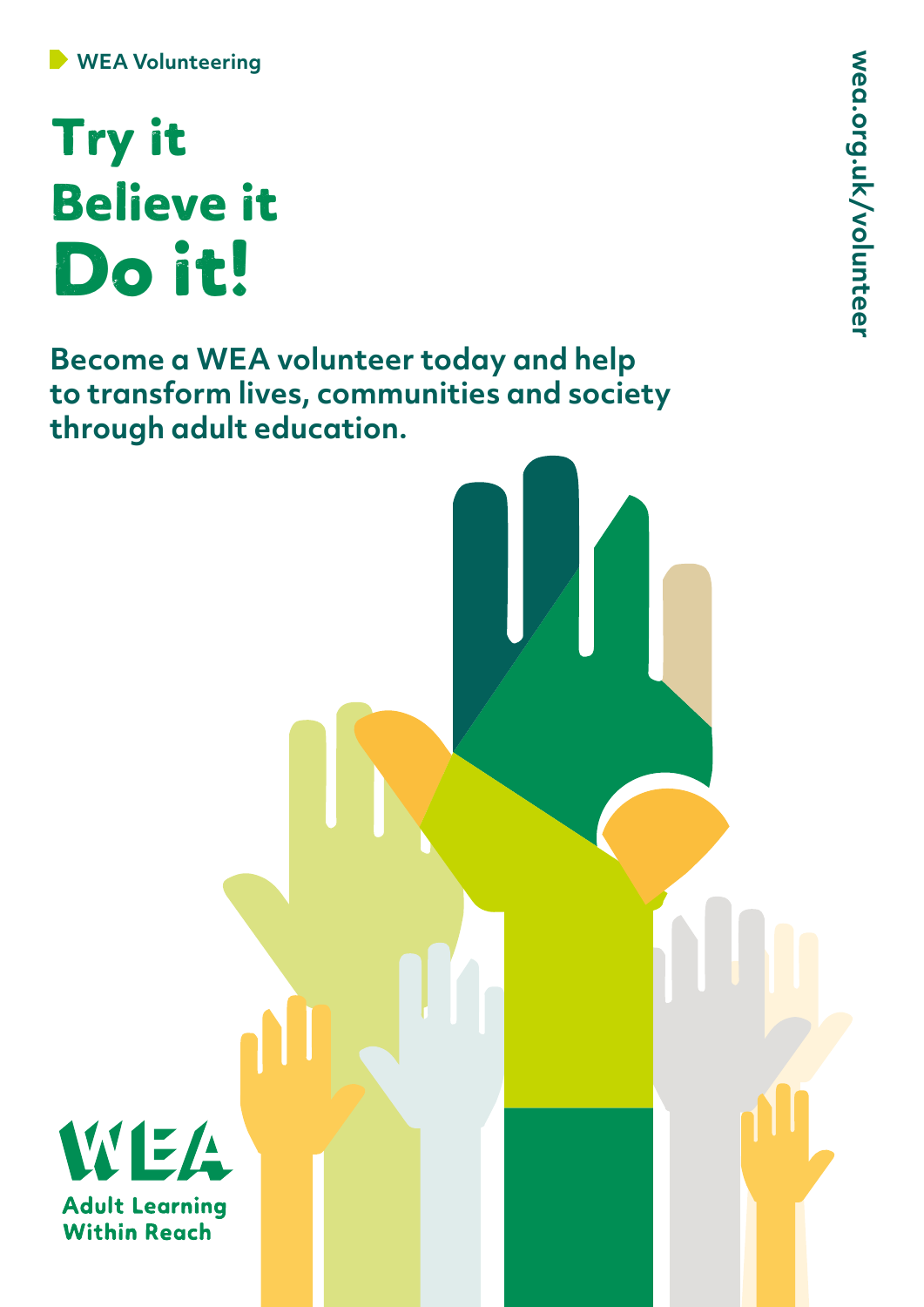# **Welcome to the WEA**

We believe all adults should have access to the opportunities of education, right on their doorstep. Our 3,000+ active volunteers are critical in helping us to make this happen. By becoming a WEA volunteer, you will be joining local teams working to share lifelong learning with their communities. Together, these teams are a vital part of a national network of WEA activists, building a better and fairer society for all through adult learning.

Volunteering roles are developed to match your skills, interests and personal development goals. Here is a snapshot of some of the roles carried out by current volunteers:

### **As a WEA volunteer you can ...**

- Develop your own skills and interests
- $\blacktriangleright$  Meet new people in your community
- ▶ Take action to improve lives through adult learning





When I first started volunteering in a WEA office, I was very nervous and unsure of myself. I lacked confidence – I couldn't even answer the phone I've come a long way since then. It's great to engage in work that's satisfying and work with people to improve my communication skills. I've helped the WEA and the WEA has helped me and together we've achieved a great deal.

**Kamran**  Volunteer, Slough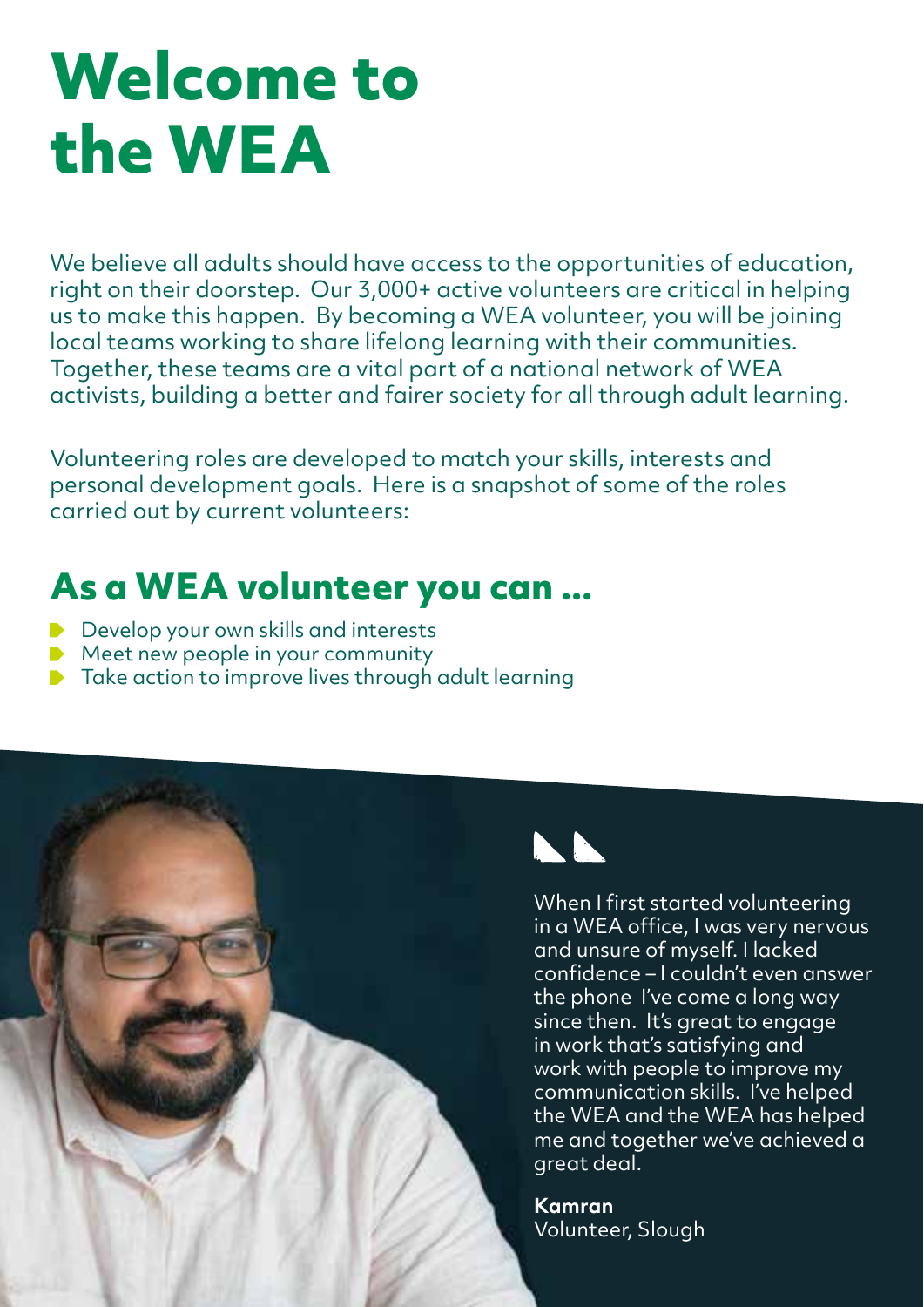

I was passionate about the WEA as a student and I was then voted in to be our Branch Secretary! I enjoy putting on good quality courses and get a lot of satisfaction from giving something back and helping others. We provide courses to a wide range of students – in terms of age, wealth and education – with no pressure and no requirement to do exams, but just the pure joy of learning!

**Linda** 

Volunteer, Grimsby



**Branch member** – planning and organising WEA courses in your local community as part of a volunteer-led team.

**Council member** – having your say about how the WEA should be run regionally and nationally.

#### **Field-based roles**

**Classroom assistant** – engaging and encouraging students to learn, working alongside a course tutor.

**Operations support** – developing your skills by supporting our local staff teams to deliver WEA courses.



As an active student I joined the Southern Regional Committee and am now chair. I'm keen that all WEA students understand every aspect of the organisation's work and become champions of adult education, not only students in a class.

**Anne Southern regional committee chair**

### **Join us today!**